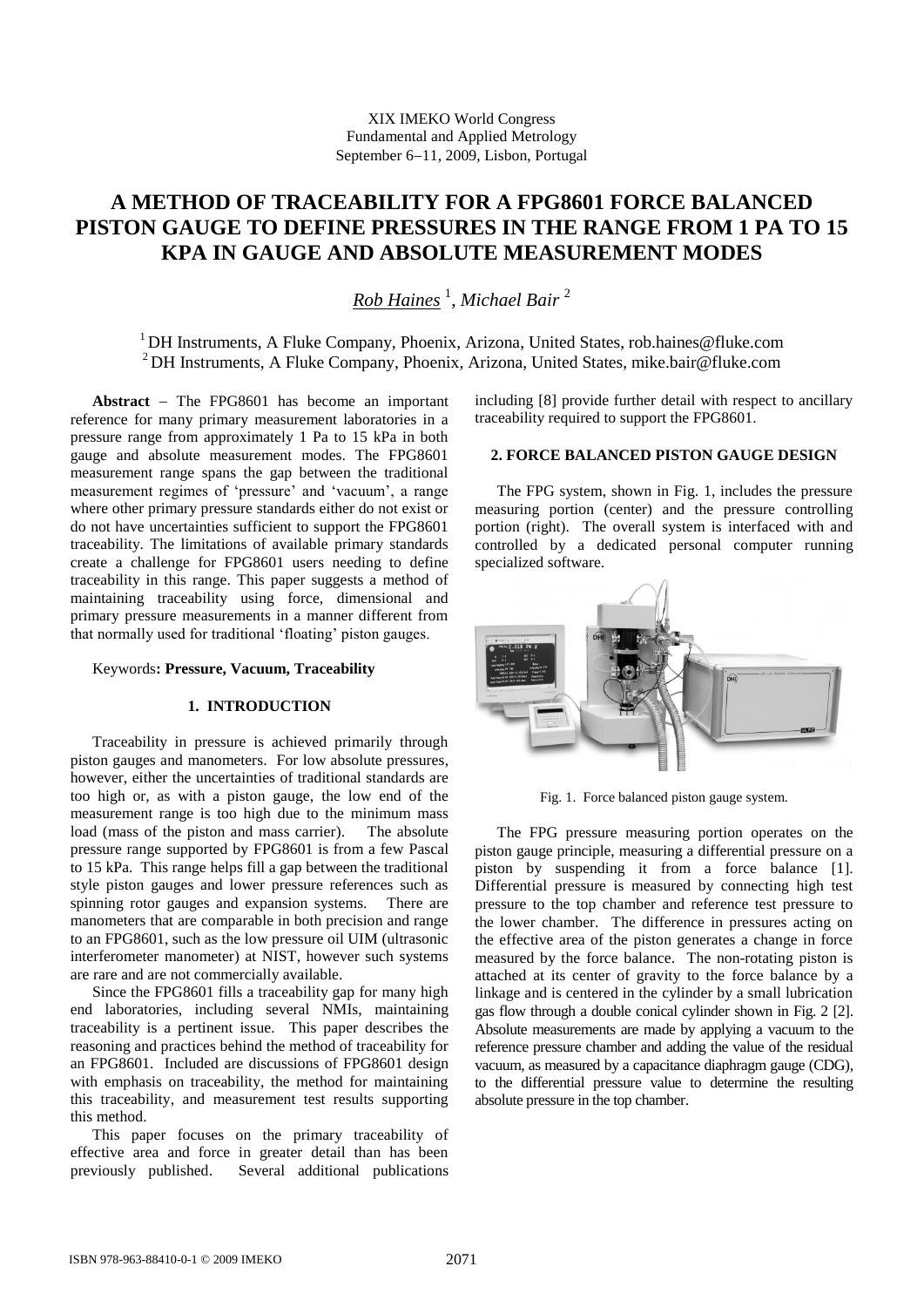

Fig. 2. FPG pressure measuring portion.

While detailed descriptions of FPG8601 operating principles and applications are available in references [1] and [6], a discussion of design topics particularly relevant to traceability follows.

## *2.1 Fundamental operation*

The FPG8601 is designed to operate in the most fundamental way possible. To this end, the indicated differential pressure shown in equation (1) is a direct result of the force exerted on the piston, as measured by the force balance, and the effective area of the piston-cylinder [2]. The small correction terms ( $\delta N_1$ ,  $\delta N_2$ ,  $\delta N_3$ ) result only from changes in conditions from the time of tare (zero) and the magnitudes are typically on the order of the resolution of the system (<1 part in  $10^6$ ).

$$
\Delta P = \frac{K_{cal}(N + \delta N_1 + \delta N_2 + \delta N_3)}{A_{(20^\circ C)}[1 + (\alpha_p + \alpha_c) \cdot (\theta - 20)]}
$$
(1)

Where:

- *N*: Number of counts indicated by the force balance representing the force measured.
- *Kcal*: Calibration coefficient of the force balance under the calibration conditions at the calibration location.
- $\alpha_p$ *,*  $\alpha_c$ *:* : Linear thermal expansion coefficients of the piston and the cylinder.

*Θ*: Temperature of piston-cylinder [°C]

 $\delta N_{1,2}$ . Changes on the force balance due to changes in buoyancy and drag force.

Determination of *A(20°C)* is discussed in section 3.1.

#### *2.2 Lubrication pressure and flow*

While a traditional piston gauge operates with lubrication pressure varying from test pressure to reference

pressure (ambient or vacuum), the FPG operates with a supplied lubrication pressure regulated to 40 kPa above the reference pressure. This allows the force balance to operate in conditions well above vacuum in absolute measurement mode, improving consistency and stability. As a result of the constant lubrication pressure, lubrication flow behavior and typical flow regimes are relatively insensitive to test pressure.

Although calculation of an absolute effective area by means of typical analytical solutions [3] is not presented in this paper, equations such as these are helpful in estimating the sensitivity of system parameters and operating conditions. Using general equations for calculation of effective area for a nominal cylindrical piston and double conical cylinder with a gap that tapers from  $5 \mu m$  to 0.8  $\mu m$ , it may be shown that the sensitivity of test pressure on effective area across the full measurement range is less than 1 part in  $10^6$  in gauge mode and approximately 3 parts in  $10^6$ in absolute mode.

# *2.3 Geometry*

The tapered gap resulting from the conical cylinder of the FPG produces the centering force that maintains piston position. The resulting pressure distribution is nonlinear, with half the pressure drop occurring in the last millimeter or so of the gap. This is particularly useful for low absolute pressure points since the majority of the gap is in the viscous realm (Knudsen number,  $Kn \leq 1$ ) whereas a traditional piston gauge would experience molecular flow conditions through much if not all of the gap at low absolute pressures. The behavior of the FPG throughout its operational range is designed to be consistent and uniform regardless of reference pressure.

#### *2.4 Mode of operation*

In a similar manner to studying sensitivity to test pressure variations, as in section 2.2, analytical solutions may be used to estimate the sensitivity to measurement mode. As such, investigating a model of nominal geometry with uniform cylindrical tapers from 5  $\mu$ m to 0.8  $\mu$ m, the predicted difference in effective area between gauge and absolute modes is estimated to be less than 8 parts in  $10<sup>6</sup>$ with the absolute mode effective area being the smaller.

#### *2.5 Force balance calibration*

The design of the linkage between the force balance and the piston permits automated loading of an internal calibration mass used to determine the calibration coefficient,  $K_{cal}$ . The mass is loaded coaxially with the piston to ensure direct comparison of force between operation and calibration.

# **3. CALIBRATION AND TRACEABILITY FOR A FORCE BALANCED PISTON GAUGE**

# *3.1 Effective area determination*

When calibrating traditional piston gauges it is necessary to measure and predict changes in effective area over a pressure range. This is due to the fact that the pressure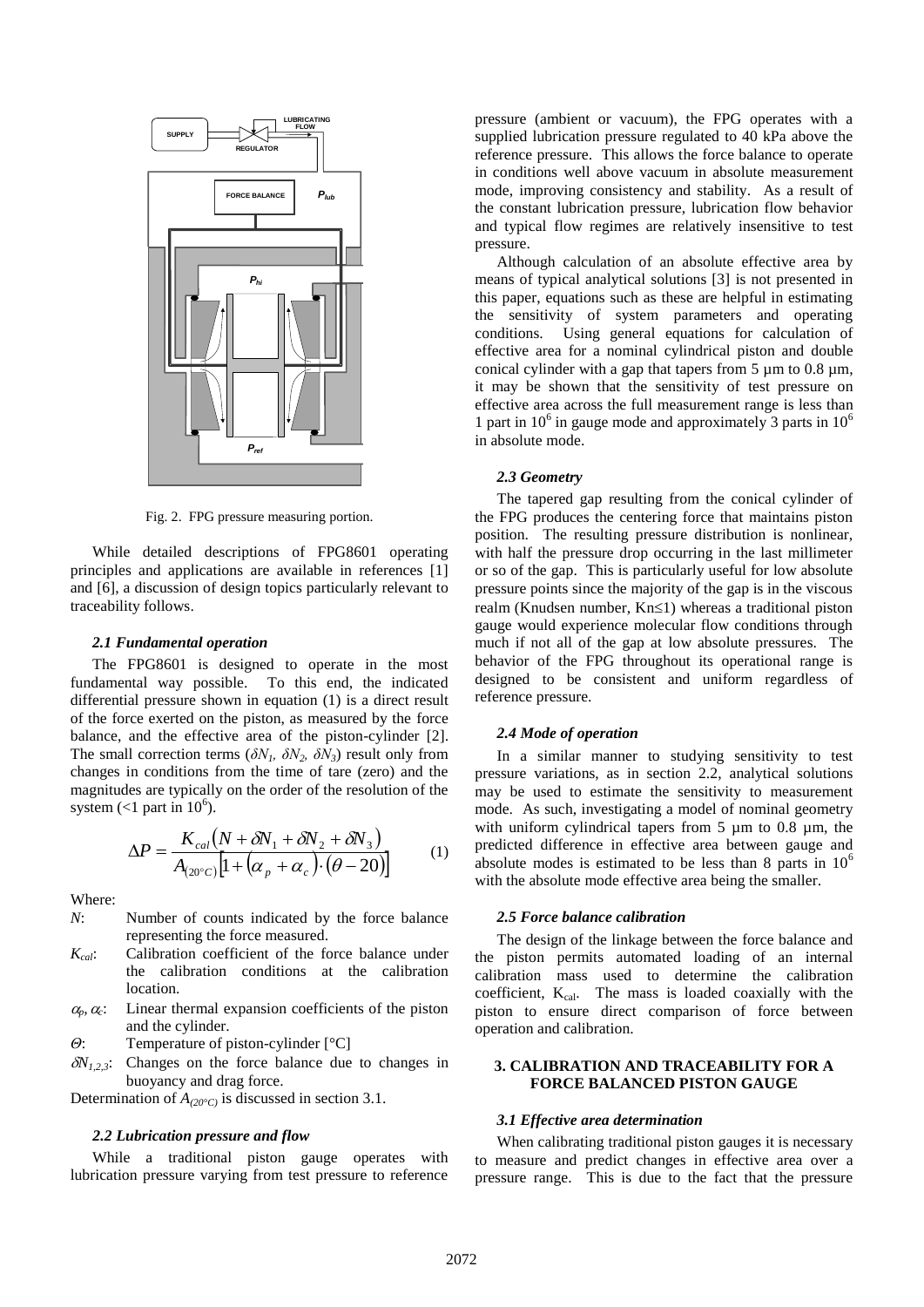distribution in the piston-cylinder gap changes directly with respect to changes in measured pressure. As such, effective area tests typically include crossfloat test points that are dispersed throughout the working range of the pistoncylinder being calibrated. As pressure increases the geometry of the piston-cylinder gap changes and the pressure distribution may change significantly.

As it is described in section 2.2 of this paper, the tapered gap of the FPG8601 piston-cylinder is lubricated with a constant regulated pressure above the measured pressure. Pressure induced deformation of the piston-cylinder is negligible so changes in effective area are almost solely due to changes in the distribution of pressure in the gap. Since the pressure distribution does not change significantly with pressure it is possible to consider that the effective area is uniform throughout the measured range and between gauge and absolute modes. Whether the effective area is determined by crossfloat or by dimensional characterization these assumptions play an important role in the method of effective area determination.

#### *3.1.1 Effective area by crossfloat comparison*

Effective area determination by crossfloat for a traditional 'floating' piston-cylinder can be performed such that the effective area variable is isolated from other influences. This is not the case with an FPG8601 where all parameters may influence the effective area determination. As a result all sensors including mounting post temperature measurement, force balance linearity, and lubrication chamber sensors must be adjusted as well as possible before an effective area determination is made.

To determine the effective area a DHI PG7607, 5kPa/kg, 50 mm diameter, piston-cylinder is used. The lowest pressure for the PG7607 is 5 kPa (1 kg mass load). Fig. 3 illustrates the crossfloat setup between an FPG8601 and a PG7607. The nominal effective area at 20 °C of 980.516 mm<sup>2</sup> is used as an initial value. The FPG8601 is zeroed and spanned using the internal calibration mass and comparison points are taken at 5, 7.5, 10, 12.5 and 15 kPa in gauge mode.



Fig. 3. PG7607 – FPG8601 comparison set-up.

The comparison is similar to crossfloat comparisons using traditional piston gauges. A significant exception to this is the lubrication gas exiting the FPG8601 pistoncylinder that could cause a pressure gradient due to flow in the connections between the FPG and the reference piston gauge. To create a static pressure condition a metering valve is used to bleed the lubrication flow on the high side by venting it to atmosphere. Since the gas flow exiting the piston-cylinder annulus is typically on the order of 0.5 sccm, the needle valve must have very fine control.

The procedure for taking each point is to set the pressure with the PG7607, then stabilize the output of the FPG8601 using the metering valve. Once stable the data can be taken. Each point is taken three times to ensure the test is repeatable. The nominal effective area is then adjusted by slope of the average pressure differences. Since typical FPG8601 piston-cylinders are manufactured within 50 parts in  $10<sup>6</sup>$  of nominal, the adjustment is usually small.

Table 1 shows the average of deviations taken on DHI FPG8601 SN 101 over five calibrations in a five year time frame. The data supports the presumption that there is no significant pressure dependency on effective area from section 2.2. An apparant pressure dependency during crossfloat indicates a problem such as a leak or an error in balance output not detected in the linearity test.

| Pressure | Average            | 1 std dev          |  |
|----------|--------------------|--------------------|--|
| [Pa]     | [parts in $10^6$ ] | [parts in $10^6$ ] |  |
| 5000     | $-0.1$             | 2.8                |  |
| 7500     | $-0.9$             | 2.4                |  |
| 10000    | 0.2                | 1.9                |  |
| 12500    | $-0.9$             | 3.5                |  |
| 15000    | -11                | 2.4                |  |

Table 1. Average of deviations from five comparisons between FPG8601 SN 101 and PG7607 over a five year period.

# *3.1.2 Effective area by dimensional characterization*

Considering the 35 mm diameter of the FPG8601 pistoncylinder it is possible to perform dimensional measurements with low enough uncertainty to serve as a primary technique for determining effective area. There are a number of documented cases where 35 mm piston-cylinders for traditional piston gauges have been successfully dimensionally characterized as early as the mid 1980's. Included in these is DHI's 10 kPa/kg 35 mm diameter piston-cylinder performed by NIST (US) and LNE (France)[6].

There are two significant differences between dimensional characterization of FPG8601 piston-cylinders and traditional 35 mm piston-cylinders. The first is that the FPG8601 cylinder is conical. The second is that the pressure distribution starts at the middle of the pistoncylinder engagement length with pressure dropping towards test on the high side and reference on the lower. These differences can significantly affect the location and amount of dimensional measurements made and how they are applied to determine the effective area.

One advantage of determining effective area by crossfloat is that systematic errors in slope introduced by force or temperature measurement are absorbed by the effective area determination. Although a dimensional characterization would be necessary to define a FPG8601 as a fundamental reference in pressure, these systematic errors would no longer be absorbed in the process.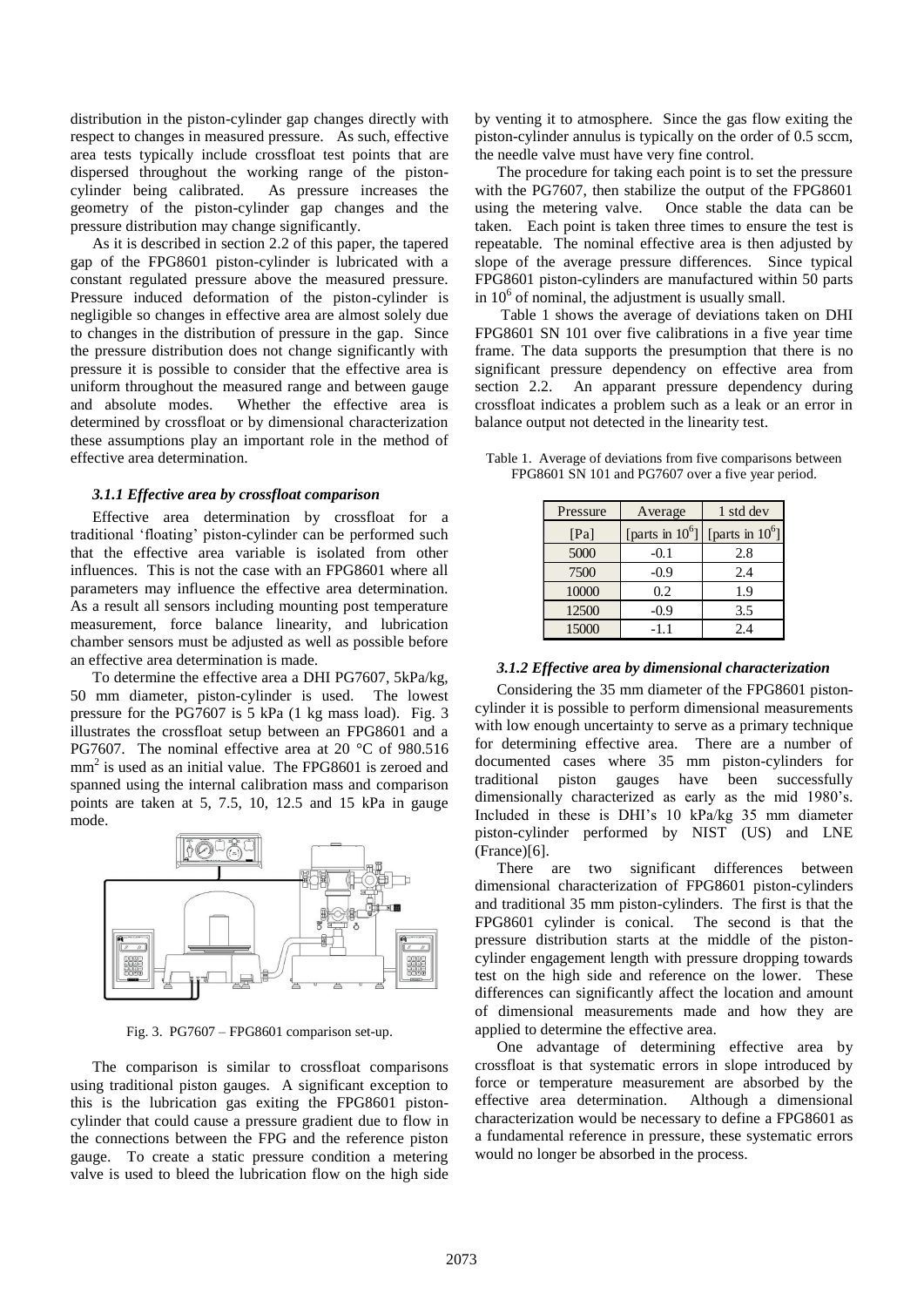#### *3.2 Internal reference mass*

As is discussed in section 2.5 run time traceability in mass is maintained by the use of an internal calibration mass that is approximately 770 grams. The reference mass is recalibrated at intervals based on the stability of the mass and is usually performed whenever the FPG8601 is re-calibrated as a whole.

During normal operation the balance is zeroed with pressure equalized between the upper and lower chambers. Zeroing the balance and determining the force balance span with the reference mass allow real time traceability in mass. This can occur before and during a pressure calibration.

# *3.3 Force balance linearity and repeatability*

In addition to performing zero and span operations, it is important to ensure the force balance is linear and repeatable. The linearization is performed with a dedicated bracket installed in place of the piston-cylinder and a linearization mass set. The linearization mass set includes one 100 gram, two 200 gram, and four 500 gram masses to test and possibly adjust the linearity from 0.5kg to 2kg in 100 gram increments. The balance is linearized in this range because the mass of the piston, which is tared during operation, is approximately 500 grams.

In the linearization test the force balance is zeroed and spanned before the test is begun. The linearity is adjusted using the balance manufacturer's software, however this normally occurs only when the FPG8601 is initially characterized.

### **4. UNCERTAINTY ANALYSIS**

Reference [8] presents a complete uncertainty analysis of an FPG8601. This section presents a more detailed look at the uncertainty in effective area considering the method of traceability described in the previous section. uncertainty in force is also examined, considering the assumption that the balance output represents the force created by the difference in pressure between the measure and reference side of the piston-cylinder.

### *4.1 Uncertainty in effective area*

Reference [8] states that the uncertainty in effective area is  $\pm 26$  parts in 10<sup>6</sup> at k=2, approximating 95% confidence. Normally for a traditional piston gauge with 35 mm diameter, uncertainties in effective area are on the order of  $\pm 10$  parts in 10<sup>6</sup> or less. There are a number of reasons the uncertainty in effective area is larger for an FPG8601.

One reason for the greater uncertainty is that an FPG8601 crossfloat result is based on the difference in pressure between the FPG8601 and the reference. Therefore the full uncertainty in pressure of the reference transfers to the effective area of the FPG8601. The uncertainty in pressure output of a PG7607 piston gauge, used to calibrate FPGs at DHI is approximately  $\pm (0.05 \text{ Pa} +$ 9 parts in  $10^6$  of reference pressure). In addition to the uncertainty of the reference, type A uncertainties of the test are also included.

Since the effective area is determined using FPG8601 pressure deviations, systematic errors of the influences introduced from the FPG8601 sensors are neutralized by zeroing the system before a test. As is mentioned in [8] only the uncertainties from the change in conditions from the zero conditions are applicable. For example if a hypothetical systematic error in piston-cylinder temperature from the platinum resistance thermometers exists, this error is neutralized when the system is zeroed. Errors due to the slope of the mounting post platinum resistance thermometers must be considered for uncertainties in effective area if conditions change during a test from zero conditions.

Another reason for the expansion of the uncertainty in effective area is the assumption that the effective area determined in gauge mode applies to the effective area when the FPG8601 is used in absolute mode. The uncertainty originally assigned to this was  $\pm 20$  parts in 10<sup>6</sup> at k=2. As discussed in section 2.4 a difference in the absolute effective area of approximately -8 parts in  $10<sup>6</sup>$  from the effective area determined in gauge mode may be estimated from a model with a conical gap. Considering this is a systematic difference the uncertainty should probably be asymmetrical, but for ease of calculation in an uncertainty analysis, a conservative figure is used and treated as a symmetrical uncertainty. The value is expanded to a conservative 20 parts in 10<sup>6</sup> primarily since this difference is not tested systematically for each FPG8601.

Table 2 lists and combines the uncertainties in effective area described above for DHI FPG SN 101. The values for the type A uncertainties are an average of the last five calibrations performed on SN 101.

| Crossfloat<br>Pressure | $Ref(U)$ k=1 | $Ref(U)$ k=1 | Type A<br>(1 <sub>std</sub> dev) | Absolute<br>Mode                                                                               | Combined | Expanded |
|------------------------|--------------|--------------|----------------------------------|------------------------------------------------------------------------------------------------|----------|----------|
| [Pa]                   | [Pa]         |              |                                  | [parts in $10^6$ ] [parts in $10^6$ ] [parts in $10^6$ ] [parts in $10^6$ ] [parts in $10^6$ ] |          |          |
| 5000                   | 0.045        | 9.0          | 1.0                              | 10                                                                                             | 13.5     | 27.0     |
| 7500                   | 0.055        | 7.3          | 0.7                              | 10                                                                                             | 12.4     | 24.8     |
| 10000                  | 0.065        | 6.5          | 0.3                              | 10                                                                                             | 11.9     | 23.9     |
| 12500                  | 0.075        | 6.0          | 0.3                              | 10                                                                                             | 11.7     | 23.3     |
| 15000                  | 0.085        | 5.7          | 0.6                              | 10                                                                                             | 11.5     | 23.0     |

 Table 2. Uncertainty analysis for DHI FPG8601 SN 101 effective area in absolute mode after calibration in gauge mode.

Table 3. Uncertainty analysis of DHI FPG8601 SN 101 effective area in gauge mode.

| Crossfloat |              |              | Type A                                                                      |          |          |
|------------|--------------|--------------|-----------------------------------------------------------------------------|----------|----------|
| Pressure   | $Ref(U)$ k=1 | $Ref(U)$ k=1 | $(1 \text{ std dev})$                                                       | Combined | Expanded |
| [Pa]       | [Pa]         |              | [parts in $10^6$ ] [parts in $10^6$ ] [parts in $10^6$ ] [parts in $10^6$ ] |          |          |
| 5000       | 0.045        | 9.0          | 1.0                                                                         | 9.1      | 18.1     |
| 7500       | 0.055        | 7.3          | 0.7                                                                         | 7.4      | 14.7     |
| 10000      | 0.065        | 6.5          | 0.3                                                                         | 6.5      | 13.0     |
| 12500      | 0.075        | 6.0          | 0.3                                                                         | 6.0      | 12.0     |
| 15000      | 0.085        | 5.7          | 0.6                                                                         | 5.7      | 11.4     |

#### *4.2 Uncertainty in force*

The contribution of uncertainty in force is primarily based on the ability of the force balance to realize the difference in force across the effective area of the pistoncylinder. There are three sources of uncertainties in this respect: uncertainty of the calibration mass for the balance,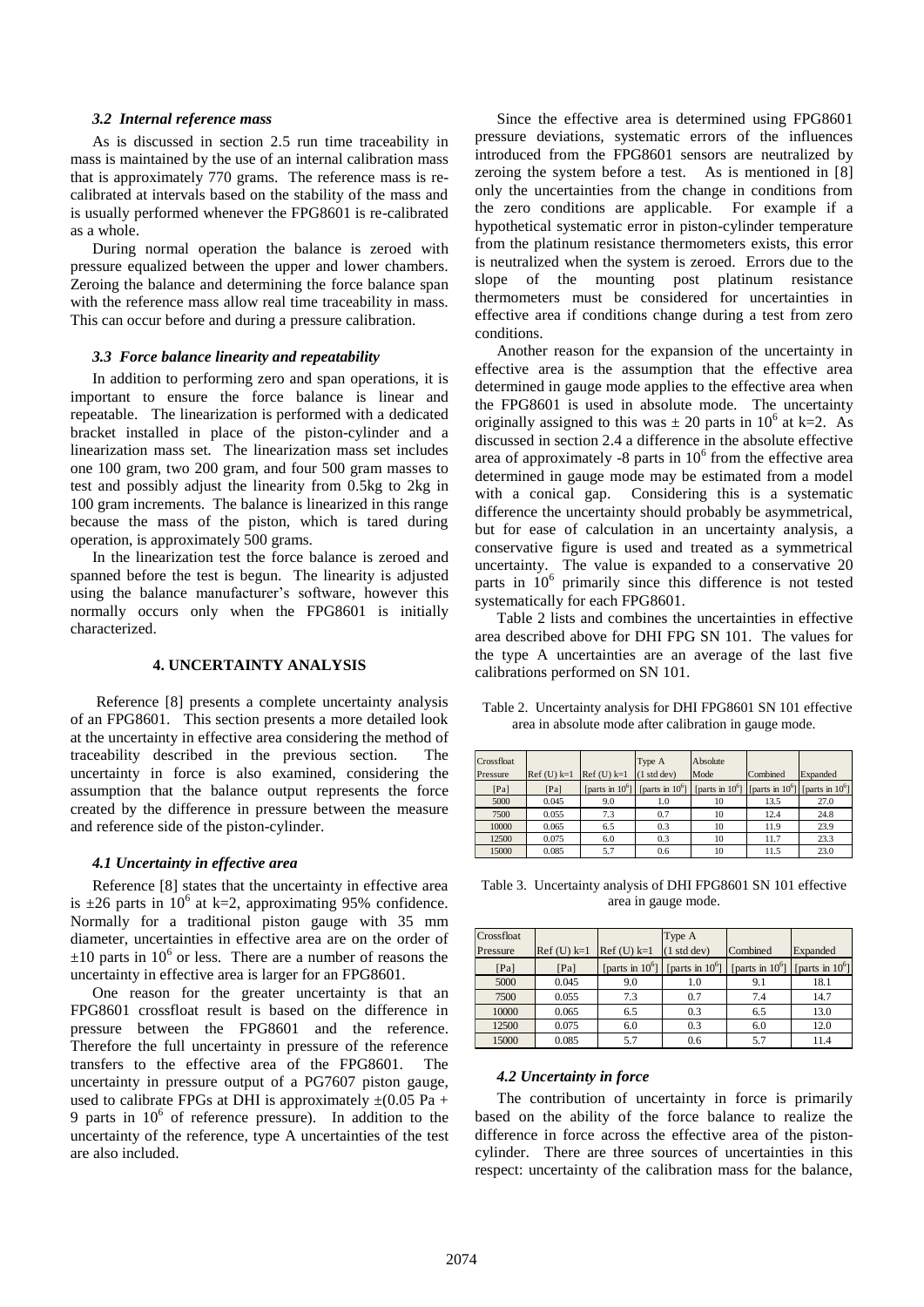uncertainty in the repeatability and linearity of the balance and uncertainty of run time drift of the balance (drift between zero and slope corrections). The uncertainty in force includes uncertainty in gravity but this contribution is relatively insignificant and is therefore excluded.

The size of the calibration mass is approximately 770 grams with an uncertainty of 5 parts in  $10^6$  at k=2. When applied, the mass is loaded on top of the piston and linkage and is near mid-scale of the 1.5 kg range. Since errors of repeatability and linearity are found through the linearization of the balance only the uncertainty of mass contributes, with a value of 2.5 parts in  $10^6$  at k=1.

Fig. 4 shows unadjusted linearity measurements between 0.5 and 2kg (zeroed is 0 to 1.5 kg) from measurements taken over a 5 year period for DHI FPG8601 SN 101. The tolerance is based on the balance manufacturer's specifications for repeatability and linearity. For the 2kg balance used with an FPG8601 this specification is  $\pm$ (0.5 mg) + 0.000002 \* balance mass).



Fig. 4. Linearity verification of balance in FPG8601 SN 101.

The uncertainty analysis performed in [8] assumes regular and frequent use of zero and slope corrections on the balance. This is not always realistic in operation. Generally these functions are performed before a test is started and apply for a few hours. For SN 101 an additional uncertainty of  $\pm (5 \text{ counts } (0.5 \text{ mg}) \text{ plus } 2 \text{ parts in } 10^6)$  is included. This is based on the reference calibration log for SN 101 and observations of zeroing stability.

Table 4 combines the uncertainties in force as read by the force balance in a FPG8601. The uncertainty resolved from this list of uncertainties with respect to pressure is  $\pm(5)$ mPa + 4.4 parts in  $10^6$ ) at k=2.

Table 4. Uncertainty analysis in force (excluding gravity).

|      | Linearity &   | Reference | <b>Run Time</b> |          |          |
|------|---------------|-----------|-----------------|----------|----------|
| Mass | Repeatability | masses    | Stability       | Combined | Expanded |
| [g]  | [mg]          | [mg]      | [mg]            | [mg]     | [mg]     |
| 100  | 0.35          | 0.25      | 0.35            | 0.55     | 1.11     |
| 200  | 0.45          | 0.3       | 0.45            | 0.70     | 1.41     |
| 300  | 0.55          | 0.45      | 0.55            | 0.90     | 1.80     |
| 500  | 0.75          | 0.75      | 0.75            | 1.30     | 2.60     |
| 800  | 1.05          | 1.2       | 1.05            | 1.91     | 3.82     |
| 1000 | 1.25          | 1.5       | 1.25            | 2.32     | 4.64     |
| 1200 | 1.75          | 1.8       | 1.45            | 2.90     | 5.80     |
| 1500 | 2.25          | 2.25      | 1.75            | 3.63     | 7.26     |

*4.3 Combined uncertainties for FPG8601 SN 101*

Table 5 lists a full uncertainty budget for FPG8601 SN 101. It has been modified to include the points of interest with respect to the uncertainty analysis of the effective area and force, and is based on the full uncertainty analysis described in [8].

Table 5. Uncertainty analysis in pressure for FPG8601 SN 101.

| <b>Variable or</b>       |                        |                        |  |
|--------------------------|------------------------|------------------------|--|
| Parameter                | <b>Gauge Mode</b>      | <b>Absolute Mode</b>   |  |
| (relative unc's)         | [parts in $10^6$ ]     | [parts in $10^6$ ]     |  |
| Local G                  | 1.00                   | 1.00                   |  |
| <b>Reference Mass</b>    | 2.50                   | 2.50                   |  |
| Air Density(lube)        | 0.36                   | 0.36                   |  |
| <b>Mass Density</b>      | 2.37                   | 0.67                   |  |
| Head (height)            | 0.35                   | 0.35                   |  |
| Head (density)           | 0.22                   | 0.22                   |  |
| PC Temp                  | 0.45                   | 0.45                   |  |
| Verticality              | 0.08                   | 0.08                   |  |
| <b>Effective Area</b>    | 10.00                  | 13.50                  |  |
| Force                    | 2.20                   | 2.20                   |  |
| <b>Thermal Expansion</b> | 0.26                   | 0.26                   |  |
| <b>System Stability</b>  | 2.80                   | 2.80                   |  |
| <b>COMBINED</b>          | 11.2 parts in $10^6$ + | 14.3 parts in $10^6$ + |  |
|                          | $2.2$ mPa              | $4.0$ mPa              |  |
| <b>COMBINED &amp;</b>    |                        |                        |  |
| <b>EXPANDED</b>          | 22 parts in $10^6$ +   | 29 parts in $10^6$ +   |  |
| $FOR(K=2)$               | 4 mPa                  | 8 mPa                  |  |
| (absolute Unc's)         | mPa                    | mPa                    |  |
| dN1, dN2, dN3            | 0.00                   | 0.00                   |  |
| Resolution (N)           | 0.29<br>0.29           |                        |  |
| Vacuum (zero drift)      | 0.00                   | 1.70                   |  |
| Vacuum (slope)           | 0.00                   | 2.90                   |  |
| Force (N)                | 2.20                   | 2.20                   |  |

Although the uncertainty analysis is specific to SN 101 this artifact is not special or unique and is representative of any FPG8601.

# **5. EXISTING TEST DATA FROM NIST AND OTHER SOURCES**

The following data is from four comparisons performed by the pressure and vacuum group at NIST and DHI on four FPG8601 systems on dates from 2002 through 2007. The tests were conducted to ensure the validity of the method of